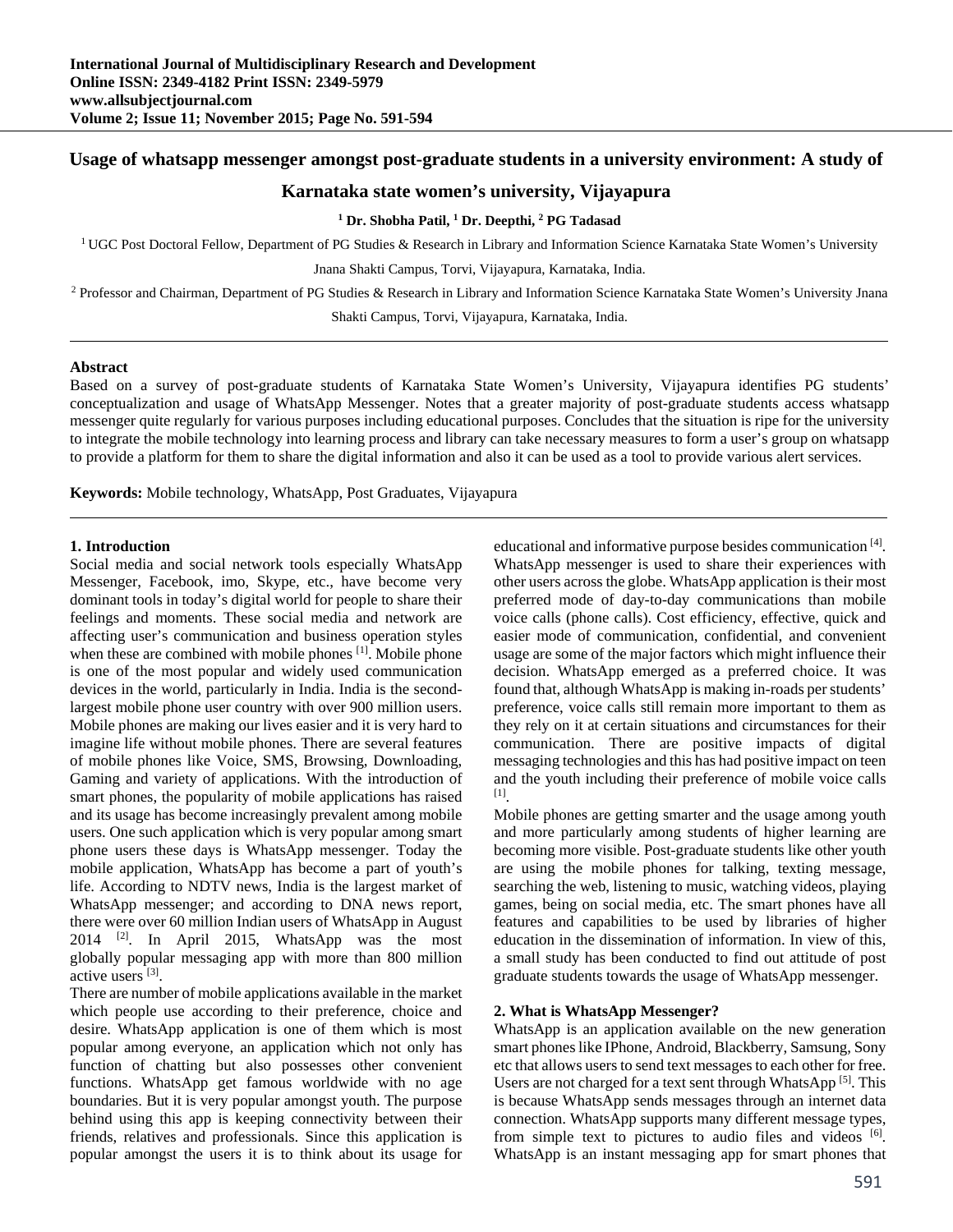operate under a subscriptionbusinessmodel. The proprietary, cross-platform app uses the Internet to send text messages, images, video, user location and audio media messages [7]. WhatsApp instant messaging is a free application, which is advantageous. Mobile system text messaging allows the user to send and receive messages synchronously and asynchronously. The WhatsApp instant messaging system is simplistic, intuitive, and very easy to use  $[8]$ .

## **3. Review of Literature**

Huge amount of literature is generated on the topic and it is noticed that there are a number of reasons why people adopted WhatsApp as their main communication channel rather than alternatives (such as SMS or other social networks) [9]. Instant messaging through WhatsApp for academic purposes provides students with opportunities to interact together and to construct and share knowledge [10]. Social interactions improve the effectiveness of learning and teaching. This helps students to easily construct and share knowledge through WhatsApp social networking [11]. As a result of which positive impacts of collaborative learning through social networking (Facebook, WhatsApp, etc.) and its effects can be seen on the learning process Instant messaging is considered to be an effective tool for learning and teaching through social interactions [12].

The population under study was Post Graduate youths, especially University going students in Vijayapura District, Karnataka. The questionnaire was distributed to 100 University students in the age group of 21 and above. The respondents for the study were students who were using of smart phones and mobile application named 'WhatsApp Messenger'. Some students created WhatsApp group and students interacted with each other through the help of Whatsapp Messenger.

#### **4. Methodology**

The study has been undertaken to identify the post - graduate students perception of WhatsApp and its usage among them. Survey method of research was adopted to collect the data using a structured questionnaire. The study population comprises of post-graduate students of Karnataka State Women's University, Vijayapura- the only university in Karnataka state exclusively meant for women and one among the eight in the country. Random sampling method has been used to select the target population. Hundred questionnaires were distributed and ninety four duly filled in questionnaires were received. The data collected was fed into SPSS 20.00 V and simple frequency calculation has been used to analyze the data.

## **5. Analysis and Interpretation I. General Characteristics**

**Table 1:** Age wise distribution

| vae       | <b>Frequency</b> | Percentage |
|-----------|------------------|------------|
| $21 - 22$ | 19               |            |
| $23 - 24$ |                  | 34.        |
| Above 24  |                  | 13.8       |
| Total     |                  |            |

Table -1 shows age wise distribution of the respondents where it is found that, more than half (52.1%, N=49) of the respondents were aged between 21 and 22years. More than one third (34.1%, N=32) of them were aged between 23 and 24 and only 13.8% (N=13) were aged above 24 years.

**Table 2:** Faculty

| <b>Faculty</b>             | <b>Frequency</b> | <b>Percentage</b> |
|----------------------------|------------------|-------------------|
| <b>General Science</b>     |                  | 59.6              |
| Social Science             |                  |                   |
| <b>Arts and Humanities</b> |                  |                   |
| Total                      |                  |                   |

Table -2 indicates the faculty to which the respondents belong to and it is found that more than half (59.6%, N=56) of them were from science faculty, 22.3% (N=21) were from faculty of social sciences and 18.1% (N=17) were from faculty of arts.

### **II. WhatsApp Messenger**

**Table 3:** Access to Internet

| <b>Access to Internet</b> | <b>Frequency</b> | Percentage |
|---------------------------|------------------|------------|
| Yes                       |                  |            |
| N٥                        |                  |            |
| $\mathrm{T}$ otal         |                  |            |

It can be found from table -3 that a greater majority (97.9%, N=92) of post-graduate students access Internet and only 2.1% (N=2) of them do not have access to Internet.

**Table 4:** Frequency of accessing internet sources

| Accessing internet sources | <b>Frequency</b> | Percentage |
|----------------------------|------------------|------------|
| Every day                  |                  |            |
| More than 3 times a week   |                  | 10 9       |
| Once in a week             |                  |            |

Table 4 depicts the frequency of accessing internet sources and it is found that 81.5% (N=75) of the respondents access internet daily,  $10.9\%$  (N=10) of them access more than 3 times a week and only 7.6%  $(N=7)$  of them access internet only once in a week. Thus it can be said that post-graduate students do regularly access Internet.

**Table 5:** Awareness of the different Mobile Messaging Applications

| <b>Awareness</b> | <b>Frequency</b> | Percentage |
|------------------|------------------|------------|
| Yes              |                  |            |
|                  |                  |            |
| $\Gamma$ otai    |                  |            |

From table -5 it is found that 93.6% (N=88) of them were aware of different mobile messaging applications. Only  $6.4\%$  (N=6) of them were unaware of the mobile messaging applications.

**Table 6:** Knowledge of different Mobile Messaging Applications

| <b>Mobile Applications</b> | <b>Frequency</b> | Percentage |
|----------------------------|------------------|------------|
| Yahoo Messenger            | 54               | 61.4       |
| Google Messenger           | 33               | 37.5       |
| Facebook Messenger         | 69               | 78.4       |
| <b>WhatsApp Messenger</b>  | 88               | 100        |
| Line                       | 31               | 35.2       |
| Skype                      | 18               | 20.5       |
| Google Talk                | 11               | 12.5       |
| Viber                      | 02               | 2.3        |
| WeChat                     | 08               | 9.1        |
| SnapChat                   | 02               | 2.3        |
| Voxer                      | 00               | 00         |
| Kik                        | 00               | 00         |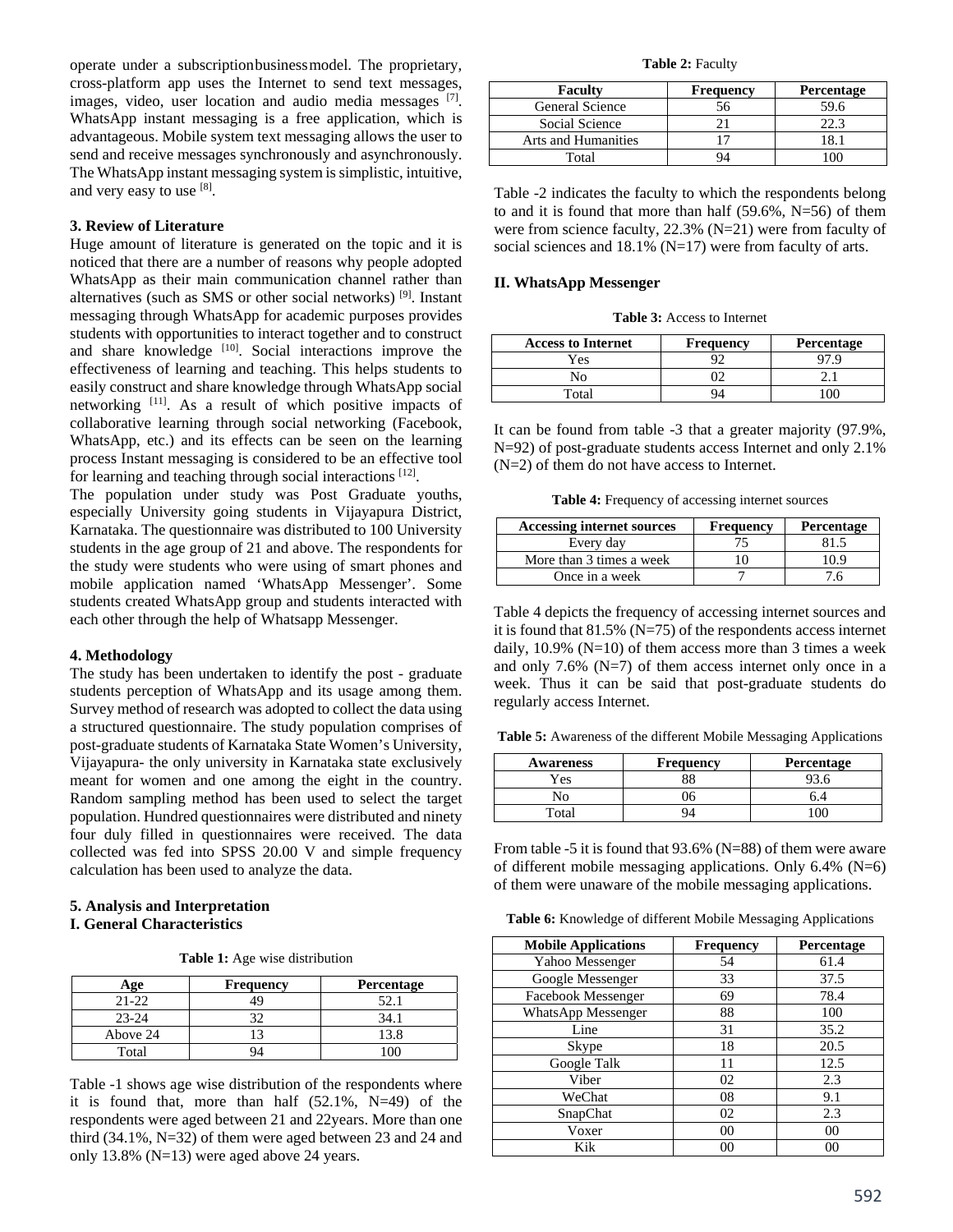Table 6 depicts the knowledge of different mobile messaging applications of the respondents. They had the knowledge of more than mobile messaging applications. It is found that everyone was (N=88) aware of whatsapp messenger. In addition to this a larger majority also had the knowledge of facebook messenger  $(78.4\%, N=69)$  and yahoo messenger (61.4%, N=54). More than one third also had the knowledge of google messenger  $(37.5\%, N=33)$  and line  $(35.2\%, N=31)$ . 20.5% (N=18) of respondents had also the knowledge of skype and 12.5% (N=11) did know google talk. A small percentage of respondents had the knowledge of wechat  $(9.1\% , N=8)$ , snapchat  $(2.3\%, N=2)$  and viber  $(2.3\%, N=2)$ .

**Table 7:** Access to WhatsApp Messenger

| Use   | <b>Frequency</b> | Percentage |
|-------|------------------|------------|
| Yes   |                  |            |
| No    | 16               | 6.4        |
| Total |                  | 10C        |

From table 7 it can be interpreted that whatsapp messenger is very popular among the post-graduate students as 93.6% (N=88) of them had access to whatsapp messenger. Only 6.4% (N=6) of them do not have access to WhatsApp messenger.

**Table 8:** Reasons for not using WhatsApp Messenger

| Not use         | <b>Frequency</b> | Percentage |
|-----------------|------------------|------------|
| Lack of Time    |                  | 5.7        |
| Economic        |                  | 3.4        |
| Smart phone     |                  |            |
| Wasting of Time |                  |            |
| Network Problem |                  |            |

Table- 8 provides the reasons for not using whatsapp messenger by the respondents. And it can be found that lack of time (5.7%, N=5), financial problems  $(3.4\%, N=3)$  and not having smart phone  $(1.1\%, N=1)$  were quoted as the reasons given by them for not using WhatsApp messenger.

**Table 9:** Source of knowing WhatsApp Messenger

| Source                | <b>Frequency</b> | <b>Percentage</b> |
|-----------------------|------------------|-------------------|
| Friends               | 73               | 82.5              |
| <b>Family Members</b> | 46               | 52.3              |
| By own                |                  | 17.1              |
| Websites              |                  | 34                |

From table- 9 it is found that  $82.5\%$  (N=73) of them came to know about it through friends and family members (52.3%,  $N=46$ ) and 17.1% ( $N=15$ ) on their own started using it and the remaining 3.4% (N=3) came to know about it through websites.

**Table 10:** Access to WhatsApp Messenger

| <b>Access</b>      | <b>Frequency</b> | <b>Percentage</b> |
|--------------------|------------------|-------------------|
| $24x7$ online      |                  |                   |
| As and when needed |                  |                   |

From table- 10 it is found that 71.6% (N=63) of post-graduate students access WhatsApp by being 24x7 online and 28.4% (N=25) use it as and when needed by them.

**Table 11:** Reasons for using WhatsApp Messenger

| <b>Reasons</b>                  | Frequency | Percentage |
|---------------------------------|-----------|------------|
| Chatting                        | 88        | 100        |
| Sending Image                   | 82        | 93.1       |
| Sending Videos                  | 48        | 54.4       |
| Sending Audios                  | 43        | 48.8       |
| Group Chatting/Discussion       | 21        | 23.8       |
| Sharing of documents            | 11        | 12.5       |
| Activities or Event updates     | 18        | 20.5       |
| Sharing of job information      | 61        | 69.3       |
| <b>Information Sharing</b>      | 34        | 38.6       |
| Sharing of Academic information | 42        | 47.7       |
| Entertainment                   | 72        | 81.8       |

It is found from table 11 that everyone  $(N=88)$  uses whatsapp for chatting purpose, 93.1% (N=82) use it for sending images, 81.8% (N=72) for entertainment,  $69.3\%$  (N=61) for sharing job information, 54.4% ( $N=48$ ) for sending videos, 48.8% ( $N=43$ ) for sending audios, 47.7% (N=42) for sharing academic information, 38.6% (N=34) for information sharing, 23.8%  $(N=21)$  for group chatting/ discussions, 20.5%  $(N=18)$  for activities or event updates, and 12.5% (N=11) of the respondents use whatsapp messenger for sharing of documents.

**Table 12:** WhatsApp groups used for educational purpose

| Used for educational purpose | <b>Frequency</b> | Percentage |
|------------------------------|------------------|------------|
| Yes                          |                  | 56.8       |
| No                           |                  |            |
| $\tau_{\text{otal}}$         |                  |            |

When analysed whether the respondents use whatsapp groups for educational purpose it is found that 56.8% (N=50) use it for educational purpose and 43.2% (N=38) do not use the groups for educational purpose (Table -12).

**Table 13:** Information shared in groups as concerned to academic purpose

| <b>Information shared</b>                               | <b>Frequency</b> | Percentage |
|---------------------------------------------------------|------------------|------------|
| Send text notes                                         | 48               | 54.5       |
| Send clipping of information as<br>images               | 28               | 31.8       |
| Copy and send information through<br>different websites | 09               | 10.2       |
| Send job vacancy details                                | 47               | 53.4       |
| Send old question papers                                | 15               | 17.0       |

When analysed the type of information shared in whatsapp groups as concerned to academic purpose it is found that 54.5%  $(N=48)$  of them send text notes, 53.4%  $(N=47)$  of them send job vacancy details, 31.8% (N=28) send clipping of information as images, 17% (N=15) send old question papers, and 10.2% (N=9) send information copied through different websites.

**Table 14:** Rating in using WhatsApp Messenger

| <b>Rating</b> | <b>Frequency</b> | <b>Percentage</b> |
|---------------|------------------|-------------------|
| <b>Novice</b> |                  |                   |
| Average       |                  |                   |
| Perfect       |                  |                   |

From table 14 it is found that  $62.5\%$  (N=55) of them rate themselves to be perfect in using whatsapp, 27.3% (N=24) rate themselves as average and  $10.2\%$  (N=9) rate themselves as novice in using whatsapp messenger.